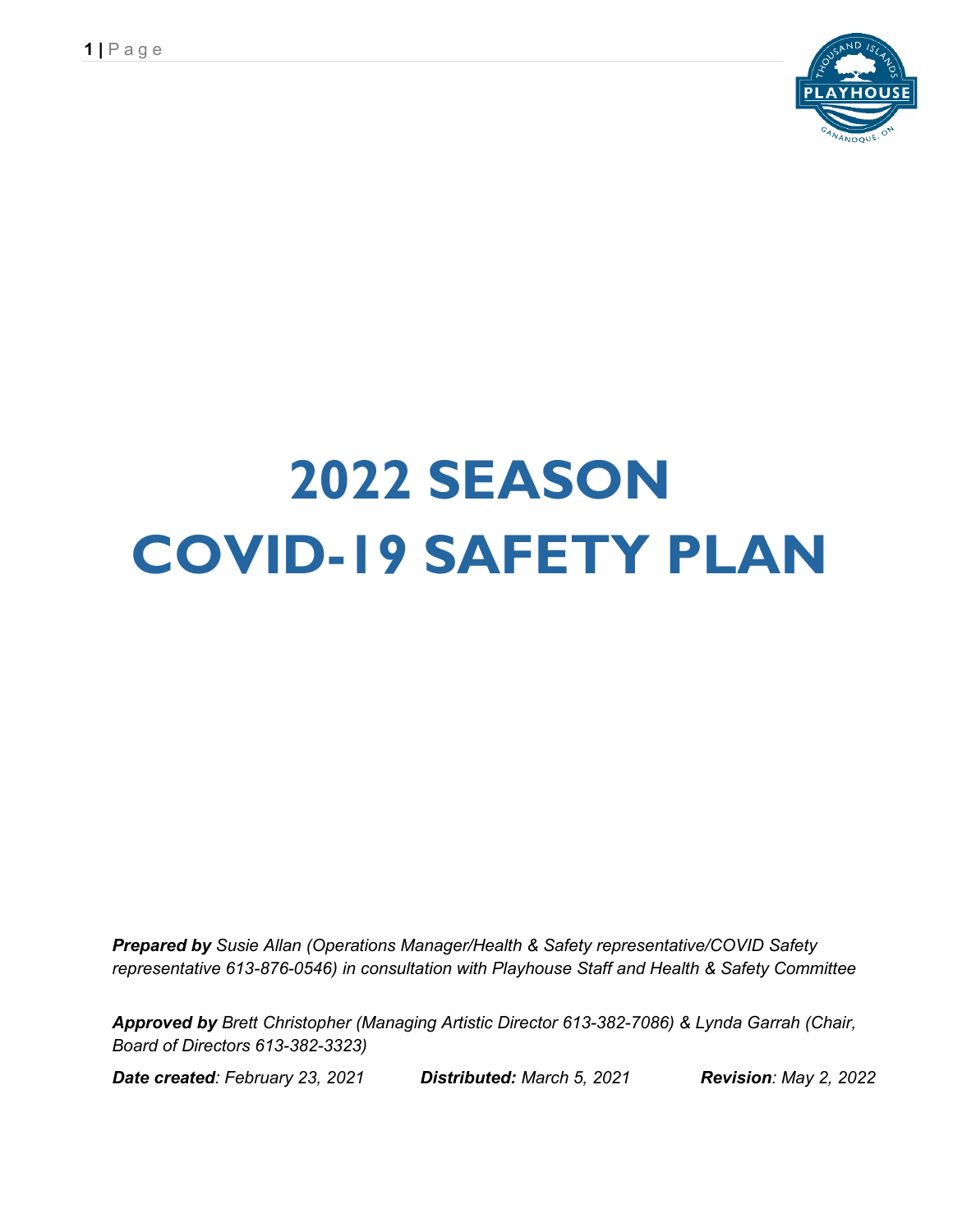

#### **Overview:**

The Thousand Islands Playhouse is committed to the strictest health and safety protocols for artists, staff and audience members. This plan is a living document, updated throughout the year in conjunction with public health guidelines and in consultation with the governing Board of Directors and affiliated professional associations. It is intended for informational purposes only in order to provide an overview of the potential hazards posed in the workplace due to COVID-19. Please refer to the World Health Organization, Ontario Ministry of Health, Public Health Ontario and the Centre for Disease Control and Prevention for up-to-date information.

#### **Please Note:**

If any person assigned actions outlined in this plan is unable to complete their duties due to vacation, unplanned illness or other reasons, they will assign a designate to act on their behalf. If the individual is unable to assign a designate, the COVID Safety Representative will ensure the required activities are completed.

#### **Plan Monitoring:**

- COVID SAFETY REPRESENTATIVES (CSR) will meet with the Health & Safety Committee regularly to review how the plan is working and discuss feedback from staff, artists, and guests and any changes made by the public health authority or government mandates.
- Guests will be provided with an email address where they can send any feedback.
- Any changes to the plan will be communicated to the staff via email, through the company website and at any upcoming staff meetings. All posted documents will be updated as required.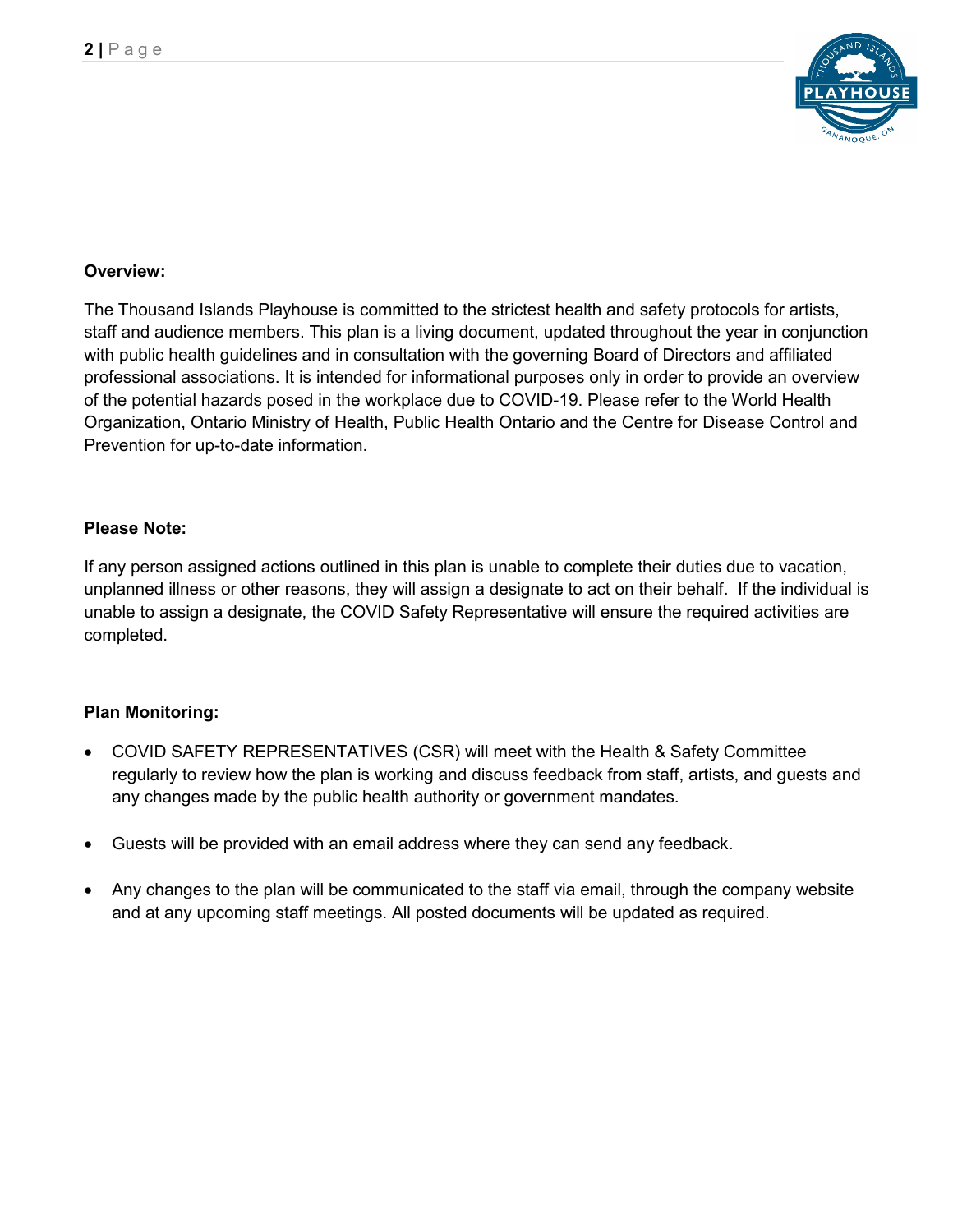# **KEEPING INFORMED**

**DAY-TO-DAY OPERATIONS**

**Primary responsibilities of company COVID Safety Representative (CSR)**

- 
- 1. Every Monday, CSR will check Ontario.ca, the Leeds, Grenville & Lanark District Health Unit and Kingston Frontenac Lennox Addington Health Unit websites for updates.
- 2. The CSR will maintain a current understanding of all relevant COVID-19 regulations and local by-law requirements.
- 3. Staff is encouraged to share any relevant information they find with the CSR.
- 4. The CSR will email this plan and any updates to all staff highlighting any changes in the notice.
- 5. The CSR will post updates on staff bulletin boards in the main office (Firehall Theatre) at the Production Facility and in the Green Rooms.
- 6. The CSR will ensure that information on the website, social media and the Box Office email/voicemail is maintained to let guests know how we are working safely and notify them of any changes
- 7. The safety plan snapshot (final page of this document) will be posted on the Playhouse website, social media, and be emailed to all guests prior to their arrival on-site.
- 8. The CSR is responsible for making sure that the staff email and phone contact information is kept up to date. All staff are responsible for informing CSR if their information changes.
- 9. The CSR will provide training to staff on cleaning routines and disinfecting products, how often to clean workstations and equipment, and how to use all personal protective equipment (PPE) including but not limited to masks, gloves, visors.
- 10. A sign posted at the entrance reminding all patrons, staff and visitors to wear a facemask, physically distance whenever possible, and to maintain good hand hygiene at all times on-site.

## **SCREENING PROTOCOLS STAFF**

- Staff are asked to self-screen daily at home prior to coming to work
- If staff are ill or suspect they have been exposed to COVID, and are required to notify CSR. It will be the staff person's responsibility to acquire a COVID test and submit the result to the CSR as soon as possible while monitoring/managing their symptoms for up to 5 days.
- Staff are encouraged to use available COVID tracking and exposure tools, such as the Canadian COVID Alert app and to exercise caution in public settings and when attending gatherings.
- All staff are required to submit proof of vaccination as of September 22, 2021 to the CSR per Playhouse Board policy.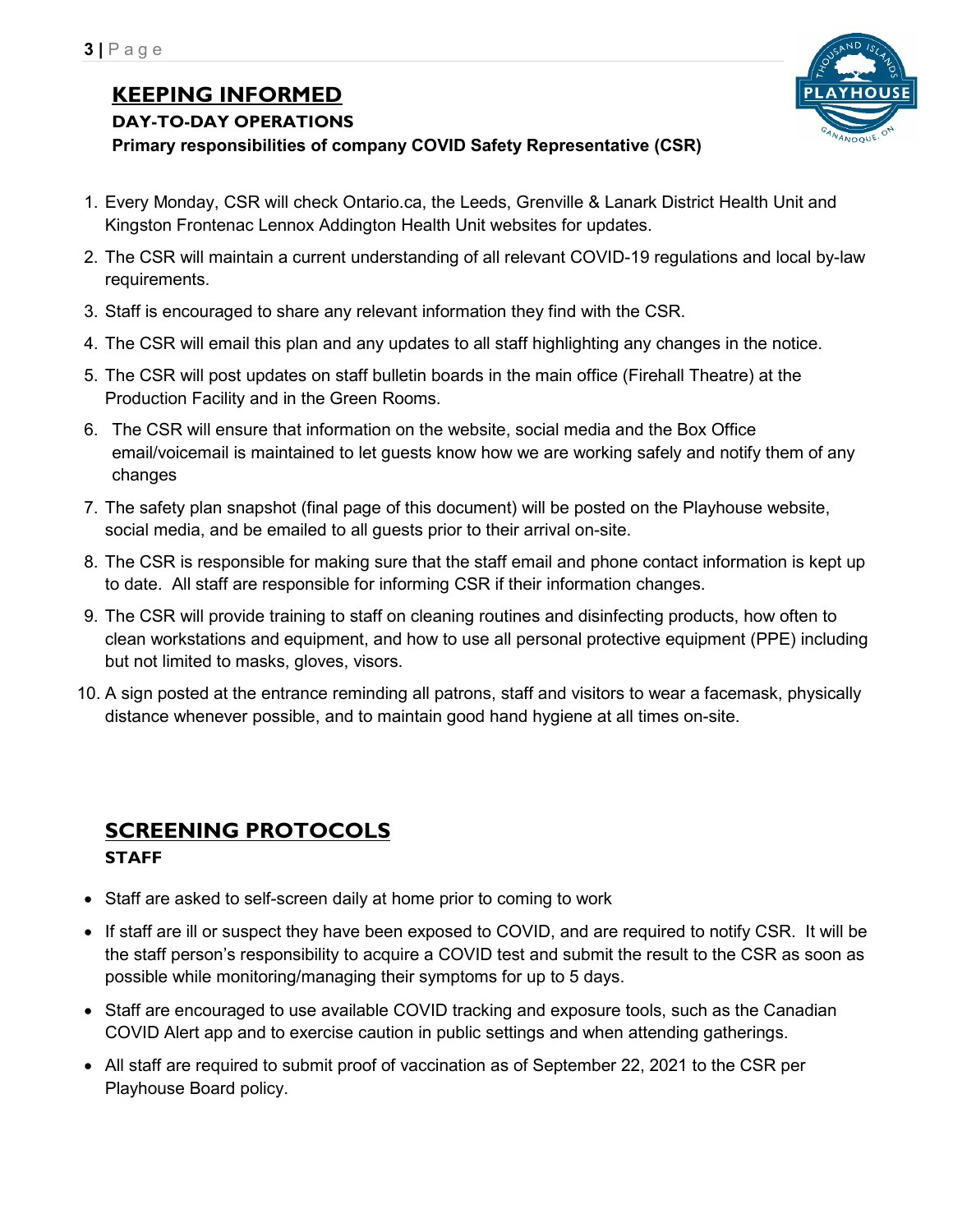#### **THIRD PARTY (non STAFF: delivery people, tradespeople, etc)**

- Third party staff and other short-term visitors are required to wear a mask indoors
- Proof of vaccination is NOT required

## **VISITING ARTISTS & TECHNICIANS**

- Artists and designers will be notified at the time of contracting that they will work in a cohort with other Playhouse artists for the duration on their term of engagement in Gananoque
- Artists are required to submit proof of vaccination as of September 22, 2021 to the CSR per Playhouse Board policy
- Artists are asked to self-screen daily at home prior to attending rehearsal or performances
- Artists are asked not to attend work if they are sick or have been exposed to COVID, and are required to notify their Stage Manager and/or CSR. The Artist will acquire a COVID test (with the assistance of the Stage Manager and/or CSR) and submit the result as soon as possible while monitoring/managing their symptoms for up to 5 days

### **GUESTS (audience)**

- Guests will be notified of the Playhouse facemask policy and the self-screening recommendation via the company website and during a ticket purchase. A reminder will be sent with the purchase confirmation (receipt) and 24-hours prior to the scheduled performance
- On-site signage will reinforce the Playhouse facemask policy.

# **SAFETY PROTOCOLS**

*The following controls are to reduce risk of transmission*

## **ADMINISTRATION**

- 1. Administration staff are assigned private and semi-private workspaces. All staff are required to wear a mask outside of their individual workspaces except when eating or drinking.
- 2. Staff will wash their hands with soap and water or use hand sanitizer frequently.
- 3. Staff are encouraged to ensure physical distancing and wear facemasks when holding meetings.
- 4. All commonly touched surfaces and shared areas will be cleaned daily. This includes counters, doorknobs, kitchen and washrooms. Interior doors will be propped open where possible to reduce touching surfaces.
- 5. Administrative staff are encouraged to limit the number of people attending appointments on-site and to use an appropriately well-ventilated space when possible.
- 6. Box Office services are offered online and by telephone, in addition to in-person.

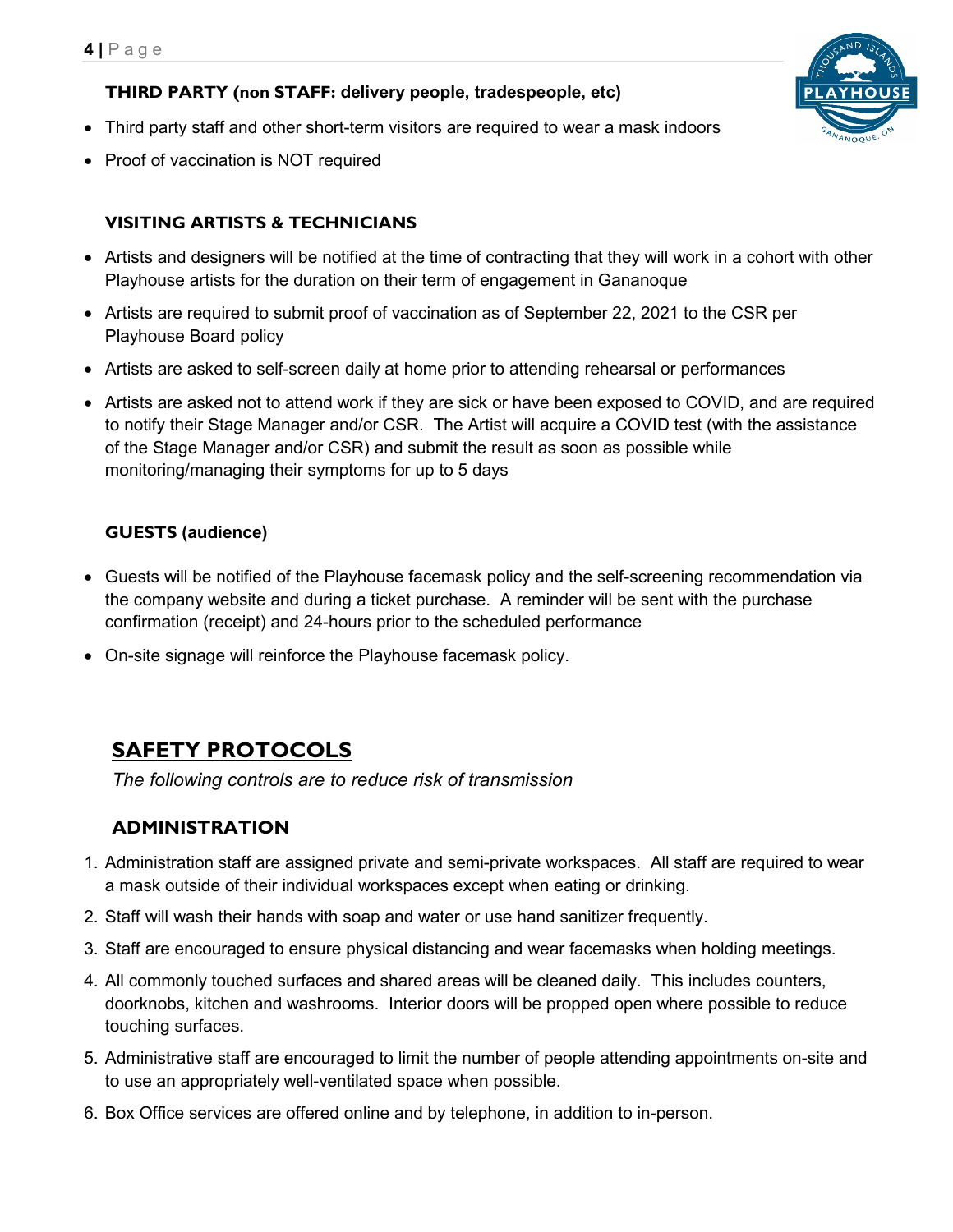- **5 |** Page
- 7. The CSR will ensure all cleaning and disinfection products we use are Health Canadaapproved as effective against COVID-19.



- 8. The CSR will ensure regular maintenance of the air-handling (HVAC) system and documentation.
- 9. The CSR will walk through the venue every day and ensure that the building is secure, the ventilation system is working, the hand sanitizer and disinfecting supplies and signage are available.

## **SAFETY PROTOCOLS AUDIENCE**

- **1.** All audience will wear facemasks or coverings while indoors at the Playhouse from the Box Office to the auditorium, except while eating or drinking.
- **2.** Bars (concessions) will be open pre-show and at intermission. Food and drink will not be allowed in the theatres to ensure that masks remain on at all times when seated.
- **3.** All Playhouse staff servicing the audience will wear facemasks (and gloves optional) supplied by the Playhouse; these items are single-use and must be discarded after each shift, or sooner if deemed necessary.
- **4.** The audience will be seated in reserved/assigned seats. Pre-show announcements will reinforce the COVID-19 Safety protocols for audience and artists.
- **5.** All lobby furniture, surfaces, equipment, audience seating and bathrooms will be cleaned and disinfected between performances on a two-show day.
- **6.** Access to the indoor lobby and theatre seating will be closed between performances.
- **7.** All Playhouse Marketing will encourage audiences to follow local health protocols in their region.

# **SAFETY PROTOCOLS ARTISTS/TECHNICIANS**

- 1. ALL artists and theatre technicians are fully vaccinated against COVID-19 per Playhouse policy.
- 2. Artists will work in a cohort for the duration of the rehearsal, build and performance schedule. There will be strict protocols on controlling the ingress/egress of their workspaces and accommodation.
- 3. Self-screening before attending venues daily. Artists will have a designated entry, break room (Green Room), bathrooms and a large, well-ventilated rehearsal space. Daily cleaning will be implemented.
- 4. Artitst are required to wear a facemask outside of the rehearsal hall except when eating or drinking in designated areas.
- 5. Artists will wash their hands with soap and water or use hand sanitizer frequently.
- 6. Artists are required to use designated meeting spaces to ensure physical distancing and good airflow and to wear masks during meetings.
- 7. During performance at the venue, strict adherence to Stage Door entry and Green Room, Dressing Room assignments is required.
- 8. Stage Manager(s) and technicians occupying the control booth will wear facemasks. Thorough cleaning before/after use is required.